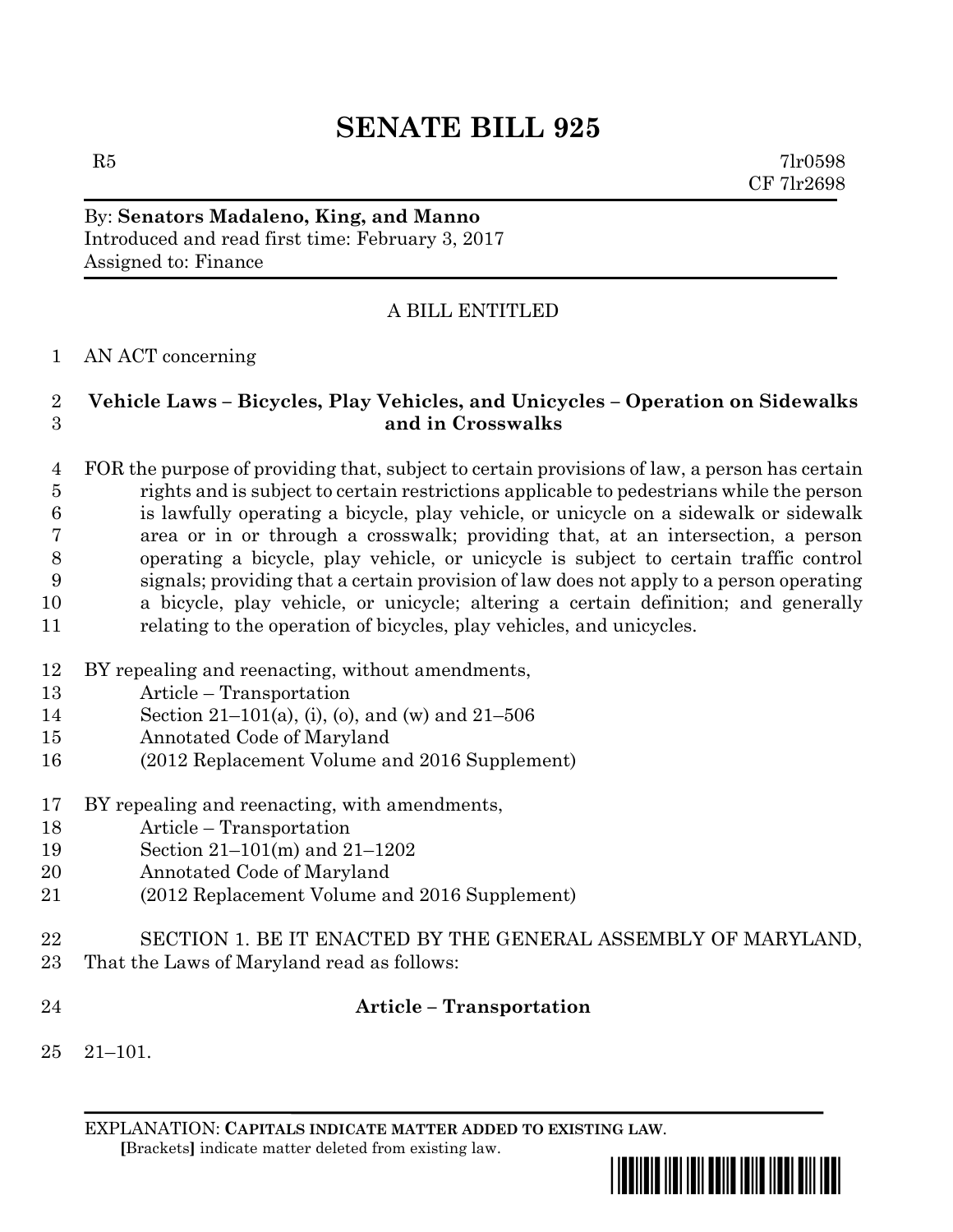**SENATE BILL 925**

 (a) In this title and Title 25 of this article the following words have the meanings indicated. (i) "Crosswalk" means that part of a roadway that is: (1) Within the prolongation or connection of the lateral lines of sidewalks at any place where 2 or more roadways of any type meet or join, measured from the curbs or, in the absence of curbs, from the edges of the roadway; (2) Within the prolongation or connection of the lateral lines of a bicycle way where a bicycle way and a roadway of any type meet or join, measured from the curbs or, in the absence of curbs, from the edges of the roadway; or (3) Distinctly indicated for pedestrian crossing by lines or other markings. (m) "Play vehicle" means a vehicle that: (1) Has two or **[**three**] MORE** wheels; (2) Is propelled only by human power; **[**and**]** (3) Is not a bicycle, as defined in Title 11 of this article**[**.**]; AND (4) IS NOT A WHEELCHAIR.** (o) "Public bicycle area" means any highway, bicycle path, or other facility or area maintained by this State, a political subdivision of this State, or any of their agencies for the use of bicycles. (w) "Sidewalk" means that part of a highway: (1) That is intended for use by pedestrians; and (2) That is between: (i) The lateral curb lines or, in the absence of curbs, the lateral boundary lines of a roadway; and 24 (ii) The adjacent property lines. 21–506. (a) Where a sidewalk is provided, a pedestrian may not walk along and on an adjacent roadway. (b) Where a sidewalk is not provided, a pedestrian who walks along and on a highway may walk only on the left shoulder, if practicable, or on the left side of the roadway,